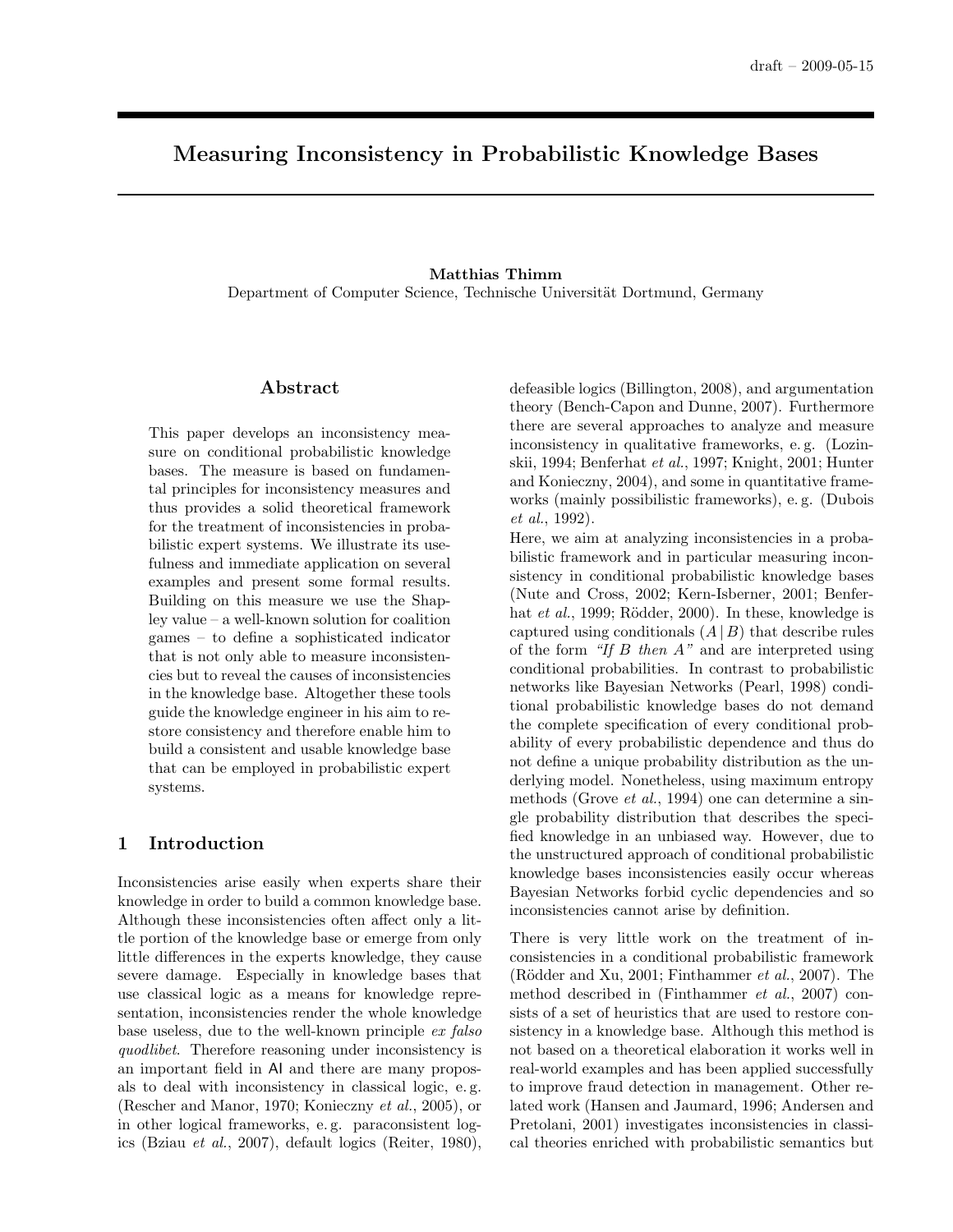without treatment of conditional probabilities as we do here. Furthermore the authors of (Hansen and Jaumard, 1996; Andersen and Pretolani, 2001) are mainly interested in efficient algorithms for determining whether a knowledge base is inconsistent and not to what degree.

The main contribution of this paper consists of the development of an inconsistency measure on conditional probabilistic knowledge bases that is based on fundamental principles that are desired from inconsistency measures in general. Furthermore we apply the approach taken in (Hunter and Konieczny, 2006) on our framework and use the Shapley value (Shapley, 1953) to define a more sophisticated inconsistency measure based on the basic inconsistency measure developed before. Using this Shapley inconsistency measure we are able to determine not only the degree of inconsistency but also the contributors to it, i. e. the conditionals that are responsible for the inconsistency.

This paper is organized as follows. In Section 2 we start with some necessary preliminaries and a description of the basic framework. Afterwards in Section 3 we discuss the basic problem of determining consistency in the basic framework. In Section 4 we go on by stating some desirable properties of an inconsistency measure on probabilistic knowledge bases in general and propose a measure that fulfills these properties. In order to be able to determine the causes of inconsistency we continue in Section 5 by introducing a more sophisticated measure based on the Shapley value and the basic inconsistency measure introduced before. In Section 6 we conclude.

### 2 Preliminaries

We are working with a propositional framework of random variables. Let  $\mathbf{V} = \{V_1, \ldots, V_n\}$  be a set of propositional variables with finite domains  $Dom(V_1), \ldots, Dom(V_n)$ . The set **V** is assumed to be given for all upcoming definitions. An expression of the form  $V_i = v_i$  is called a *literal* if  $v_i$  is in the domain of  $V_i$ , i. e.  $v_i \in \textsf{Dom}(V_i)$ . The language  $\mathcal{L}_{\mathbf{V}}$  is generated using the connectives  $\neg$ ,  $\wedge$ , and  $\vee$  on the literals in **V** in the usual way. We abbreviate conjunctions  $A \wedge B$  by  $AB$  and negation  $\neg A$  by overlining  $\overline{A}$ . If V is a binary variable, i.e., it is  $Dom(V) = {true, false},$  we abbreviate  $V =$  true by just V and  $V =$  false by  $\overline{V}$ . We write ⊤ for tautological formulas, e.g.  $A ∨ \overline{A} = T$ . A complete conjunction or interpretation is a conjunction of literals where every  $V_i \in \mathbf{V}$  appears exactly once. If  $\omega$ is a complete conjunction, then  $\omega \models (V_i = v_i)$  if and only of  $V_i = v_i$  appears in  $\omega$ . For an arbitrary formula B the expression  $\omega \models B$  evaluates in the usual way. Let  $\Omega$  be the set of all complete conjunctions of **V**,

i. e., the set of all interpretations of the propositional language induced by V.

Probabilistic knowledge bases are build using probabilistic constraints, that impose certain restrictions on the conditional probabilities of the models of the knowledge base. A probabilistic constraint r is an expression of the form  $(A | B)[d]$  with formulas A, B and  $d \in [0,1]$ . If  $B = \top$  we write  $(A)[d]$  instead of  $(A | \top) [d]$ . A set of probabilistic constraints  $R =$  ${r_1, \ldots, r_m}$  is called a knowledge base. Let  $\Re$  denote the set of all knowledge bases. The models of a knowledge base  $R$  are the probability distributions  $P_R: \Omega \to [0, 1]$  that fulfill all restrictions on the conditional probabilities imposed by the probabilistic constraints in R. More specific, a probability distribution  $P_R : \Omega \to [0,1]$  is a model for a knowledge base R, written  $P_R \models R$ , if and only if  $P_R \models r$  for every  $r \in R$ . That is

$$
P_R \models (A \mid B)[d] \quad : \Leftrightarrow \quad P_R(A \mid B) = d
$$

$$
\Leftrightarrow \quad P_R(AB) = d \cdot P(B)
$$

with

$$
P_R(A) = \sum_{\omega \in \Omega, \omega \models A} P_R(\omega) .
$$

Observe, that we used the notation  $P_R(AB) = d \cdot P(B)$ to express that the conditional probability of  $P_R(A | B)$ is d in order to avoid a case differentiation for  $P_R(B) =$ 0. For the rest of this paper, we assume that all probabilistic constraints are self-consistent, i. e., for every singleton set  $\{r\}$  with r being a probabilistic constraint we assume that  $\{r\}$  has a model. For example, we forbid constraints of the form  $(A|\overline{A})[d]$  with  $d > 0$  and the like.

A knowledge base R made of probabilistic constraints describes incomplete knowledge. Usually, one is interested in performing inductive representation techniques and thus in computing a single probability distribution that describes  $R$  best and thus gives a complete description of the problem area at hand. This can be done using methods based on maximum entropy, which feature several nice properties (Paris, 1994; Grove et al., 1994; Kern-Isberner, 2001; Rödder, 2000). Although these methods are not the topic of the present paper, consistency is a necessary requirement for their application.

### 3 Determining Consistency

It must not always be the case, that a probability distribution  $P_R$  with  $P_R \models R$  for a knowledge base  $R$  exists, e.g., for the knowledge base  $R = \{(A | B) [0.5], (B | T) [0.5], (A | T) [0.1]\}\$  with literals A, B there is no distribution  $P_R$  with  $P_R \models R$ .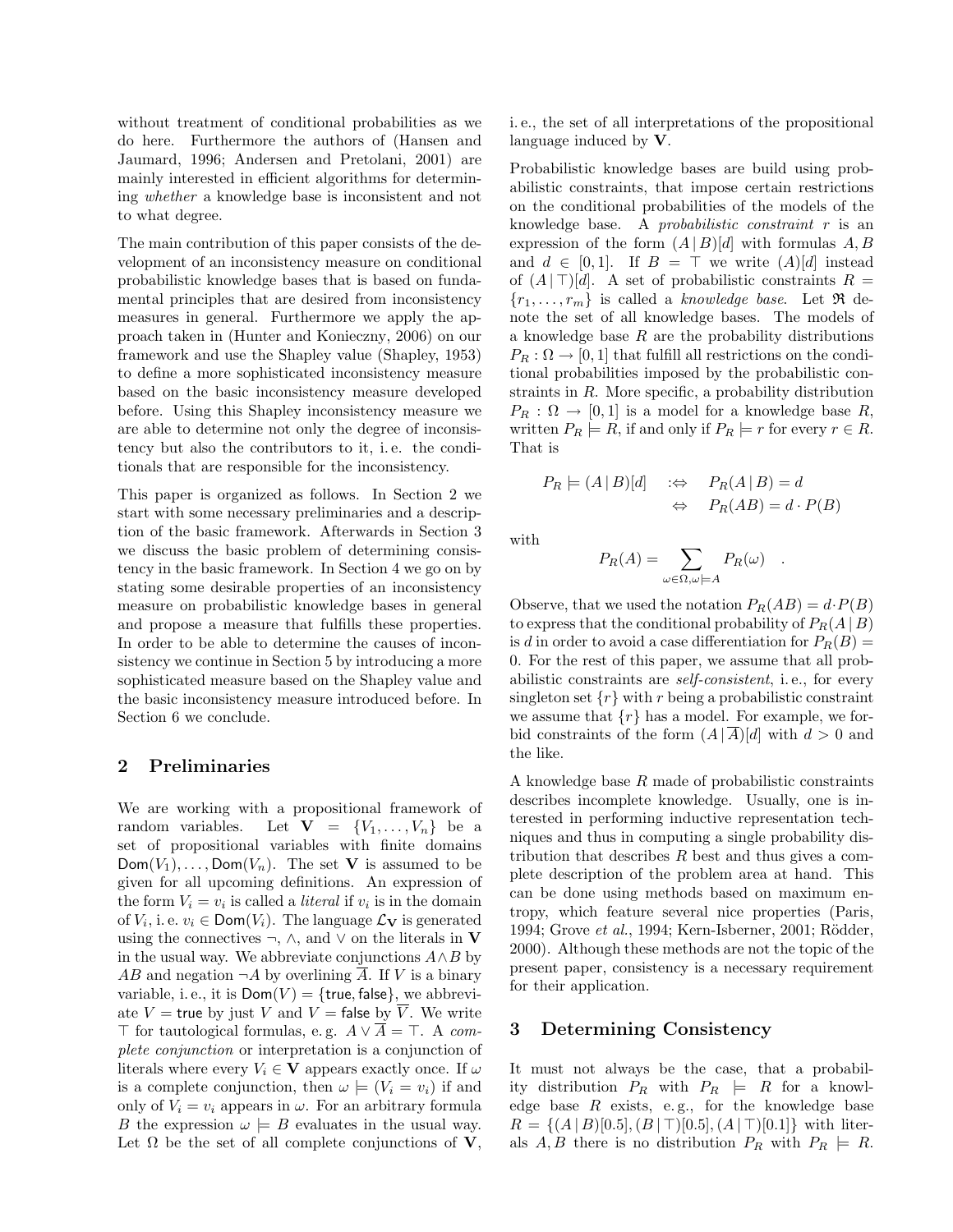Hence, we are interested in determining for a specific knowledge base  $R$ , whether  $R$  is consistent (if there is at least on distribution  $P_R$  with  $P_R \models R$ ) or inconsistent (if there is no such  $P_R$ ).

In the following, we reduce this problem to a constraint satisfaction problem similar to the approaches in (Hansen and Jaumard, 1996; Andersen and Pretolani, 2001), which consider purely propositional knowledge bases without conditional constraints. Let R be a knowledge base. For a probability distribution  $P_R: \Omega \to [0, 1]$  to be a model of R, every probabilistic constraint  $(A | B)[d] \in R$  imposes  $P_R(A | B) = d$ to hold. Let  $Mod(A) = \{ \omega \in \Omega \mid \omega \models A \}$  be the set of all models of the formula A. For every complete conjunction  $\omega \in \Omega$  we introduce a variable  $\alpha_{\omega}$  that determines the unknown value of  $P_R(\omega)$ . Then  $(A | B)[d]$ translates to

$$
\sum_{\omega \in Mod(AB)} \alpha_{\omega} = d \cdot \sum_{\omega \in Mod(B)} \alpha_{\omega} . \qquad (1)
$$

In order to ensure that  $P_R$  is indeed a probability distribution we need the following normalization constraints

$$
\sum_{\omega \in \Omega} \alpha_{\omega} = 1 \tag{2}
$$

$$
\forall \omega \in \Omega : \alpha_{\omega} \ge 0 \quad . \tag{3}
$$

Taken together for all probabilistic constraints  $r \in R$ the corresponding equation (1) and the equations (2) and (3), this yields a constraint satisfaction problem  $CS_R$  on the variables  $\{\alpha_\omega \, | \, \omega \in \Omega\}.$ 

**Proposition 1.** Let  $R$  be a knowledge base.  $R$  is consistent if and only if  $CS_R$  has a solution.

The proof of Proposition 1 is straightforward as every assignment of values to the variables  $\alpha_{\omega}$ , that is legal with respect to the constraint satisfaction problem  $CS_R$ , directly corresponds to a probability distribution  $P_R$  with  $P_R(\omega) = \alpha_\omega$ . Hence, if there is an assignment for all  $\alpha_{\omega}$  the corresponding probability distribution  $P_R$  is a model for all probabilistic constraints  $r \in R$ and therefore a model for R.

### 4 Measuring Inconsistency

The simple piece of information that a knowledge base R is inconsistent is not always sufficient for knowledge engineering and analyzing. In order to fix the knowledge base more detailed information on the inconsistency is necessary. There is much work on analyzing inconsistency in qualitative frameworks, see e. g. (Knight, 2001; Wong and Besnard, 2001; Hunter and

Konieczny, 2006), but there is very less work on analyzing inconsistency in quantitative frameworks, especially in probabilistic frameworks as the one discussed here (Finthammer et al., 2007). While (Finthammer et al., 2007) is mainly concerned with resolving inconsistencies using heuristics, here we take a more formal approach in the analysis of inconsistency by formalizing and developing an inconsistency measure on probabilistic knowledge bases.

We go on by stating some desirable properties of an inconsistency measure on knowledge bases. Afterwards we propose a simple inconsistency measure that is based on the constraint satisfaction problem  $CS_R$  and also fulfills the desirable properties.

#### 4.1 Desirable Properties

Let Inc be a function Inc :  $\mathfrak{R} \to [0,\infty]$  that maps a knowledge base  $R \in \mathfrak{R}$  onto a positive real. We desire several properties of Inc in order of Inc describing an inconsistency measure. Some of the following properties are adapted from (Hunter and Konieczny, 2006) and rewritten to fit a probabilistic framework. Intuitively we want Inc to be a function on knowledge bases that is monotonically increasing with the inconsistency in the knowledge base. If the knowledge base is consistent, Inc shall be minimal. For the upcoming definitions let  $R$  be an arbitrary knowledge base and  $r, r'$  be probabilistic constraints.

(Consistency) If R is consistent, then  $\text{Inc}(R) = 0$ .

(Inconsistency) If R is inconsistent, then  $\text{Inc}(R)$ ) 0.

The above properties ensure that Inc is indeed an inconsistency measure and not an information measure (Cover, 2001) as it should not distinguish between different consistent knowledge bases but measure inconsistent ones.

(Monotonicity) It is  $\text{Inc}(R) \leq \text{Inc}(R \cup \{r\}).$ 

(Super-Additivity) If  $R \cap R' = \emptyset$ , it is  $\text{Inc}(R \cup R') \geq$  $\mathsf{Inc}(R) + \mathsf{Inc}(R').$ 

The measure of inconsistency can only increase when new pieces of information are added to the knowledge base. Thus inconsistencies cannot be resolved with new information. (Super-Additivity) is the stronger property, as it can be easily seen that (Super-Additivity) implies (Monotonicity).

(Weak Independence) If no literal in  $r$  is mentioned in R, then it is  $\text{Inc}(R) = \text{Inc}(R \cup \{r\}).$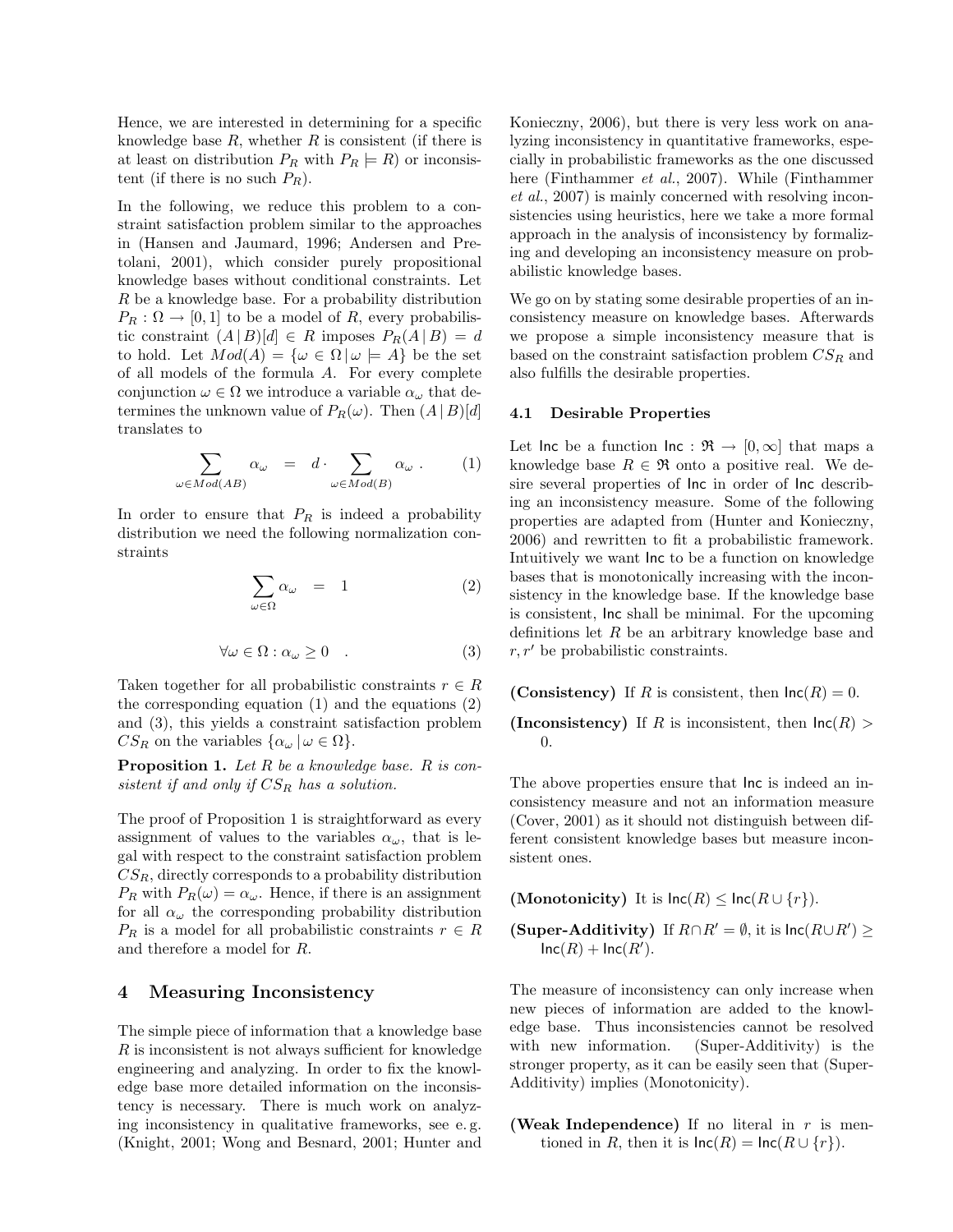As we assume that all probabilistic constraints are selfconsistent, the addition of a constraint not involving any parts of the language mentioned yet shall not lead to an increase in the inconsistency.

We say that r is a *free constraint* iff for every set  $R' \subseteq$  $R$  such that  $R'$  is inconsistent and minimal with this property, it is  $r \notin R'$ . Then we can strengthen the above property as follows.

(Independence) If r is a free constraint in  $R \cup \{r\}$ , then it is  $\text{Inc}(R) = \text{Inc}(R \cup \{r\}).$ 

This property ensures that not only constraints that do not use literals previously mentioned cannot increase inconsistency, but also constraints that do not take part in any inconsistency of the knowledge base do so. It is easy to see that satisfaction of the second property implies satisfaction of the first property.

Proposition 2. If  $\ln \text{c}$  satisfies (Independence), then Inc satisfies (Weak Independence).

The previous two properties describe cases where the inconsistency of a knowledge base should remain constant despite the addition of new information. Conversely, the next property describes a case when the inconsistency should increase.

(Penalty) If r is not a free constraint in  $R\cup\{r\}$ , then it is  $\text{Inc}(R) < \text{Inc}(R \cup \{r\}).$ 

Similar to the motivation for (Independence) we state that if a probabilistic constraint  $r$  contributes to a minimal inconsistent subset of the knowledge base, then the inconsistency must be strictly greater than in the knowledge base without r.

So far we have not taken into account that we are working in a probabilistic framework. It is hard to grasp in what way the probabilities of the conditionals influence the inconsistency of the whole knowledge base. Consider a knowledge base  $R$  and a probabilistic constraint  $(A | B) [d] \in R$ . How should the inconsistency measure Inc behave when increasing (or decreasing) the value d? There is no definite answer to this question as, on the one hand, the inconsistency may vanish because the constraint may become consistent with the rest of the knowledge base, or, on the other hand, the inconsistency may rise because the constraint may remove itself from a "consistent state". But one demand can be made: The change in the measure of inconsistency should be continuous in  $d$ . If one does only slightly change a given knowledge base, the resulting inconsistency measure should have only changed slightly as well. We formalize this intuition as follows.

**Definition 1** (Characteristic function). Let  $R =$  $\{(A_1 | B_1)[d_1], \ldots, (A_n | B_n)[d_n]\}\$ be a knowledge base. The function  $\Lambda_R : [0,1]^n \to \mathfrak{R}$  with

$$
\Lambda_R(x_1,\ldots,x_n) = \{(A_1 \,|\, B_1)[x_1],\ldots,(A_n \,|\, B_n)[x_n]\}
$$

is called the characteristic function of R.

Definition 2 (Characteristic Inconsistency function). Let R be a knowledge base with  $|R| = n$ . The function  $\theta_{\text{Inc},R} : [0,1]^n \to [0,\infty]$  with  $\theta_{\text{Inc},R} = \text{Inc} \circ \Lambda_R$  is called the characteristic inconsistency function of Inc and R.

The above definitions allow us to state our last property in a concise way as follows.

(Continuity) The characteristic inconsistency function  $\theta_{\text{Inc},R}$  is continuous in all arguments.

#### 4.2 An Inconsistency Measure

In this subsection we develop an inconsistency measure on probabilistic knowledge bases that fulfills the basic properties described above. For this reason, we extend the consistency test from the previous section by including variables that measure the deviation of the values of the probabilistic constraints from consistent ones in a minimal way. But first, consider the following remark.

**Remark 1.** For every set  $R' = \{(A_1 | B_1), \ldots,$  $(A_n | B_n)$  of qualitative conditionals (neglecting the probabilistic values) there are reals  $d_1, \ldots, d_n \in [0, 1]$ , such that  $R = \{(A_1 | B_1) [d_1], \ldots, (A_n | B_n) [d_n]\}\$ is consistent.

This is easy to see, because one can consider any probability distribution P and assign  $d_i := P(A_i | B_i)$ . As we only consider self-consistent constraints, every value is computable. Bearing this observation in mind, let  $R = \{(A_1 | B_1) [d_1], \ldots, (A_n | B_n) [d_n]\}\$ be a knowledge base. For every  $i = 1, \ldots, n$  we introduce variables  $\eta_i, \tau_i \in [0, 1]$  that measure the positive and negative minimal deviations of the value of the probabilistic constraint  $(A_i | B_i)[d_i]$ . In the following, we define an optimization problem, that minimizes the deviation of  $R$  to a consistent knowledge base. To this end, we have to modify the probabilistic constraints in  $R$  in a minimal way, such that the knowledge base  $R'$  with the modified constraints is consistent, i. e., there is a probability distribution  $P_{R'}$  that is a model for  $R'$ . As before let  $\alpha_{\omega}$  denote the probability of a complete conjunction  $\omega \in \Omega$ . For every constraint  $(A_i | B_i)[d_i]$ ,  $i = 1, \ldots, n$  we write

$$
\sum_{\omega \in Mod(A_iB_i)} \alpha_{\omega} = (d_i + \eta_i - \tau_i) \cdot \sum_{\omega \in Mod(B_i)} \alpha_{\omega} \qquad (4)
$$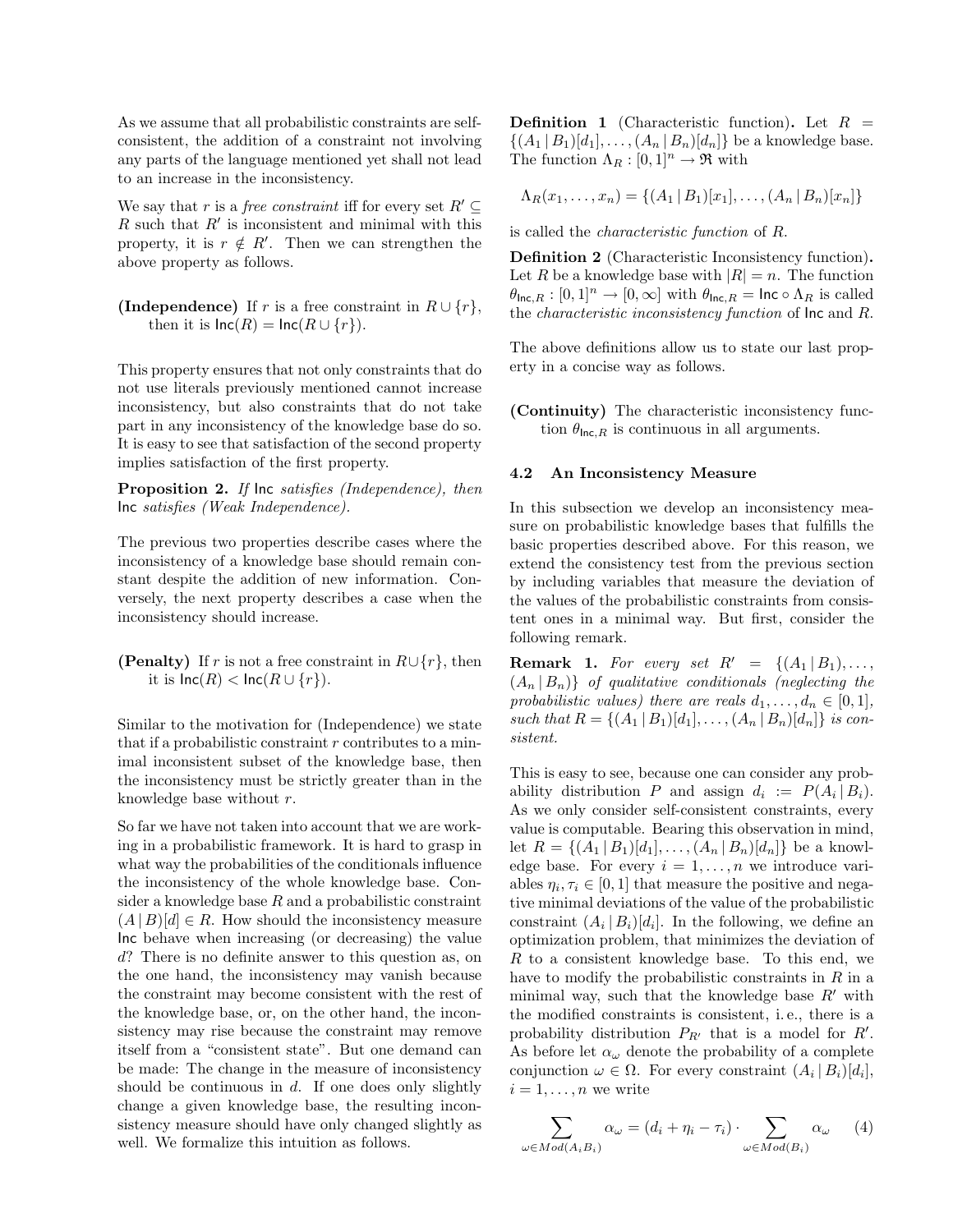to comprehend for the fact that the modified probabilistic constraint  $(A_i | B_i)[d_i + \eta_i - \tau_i]$  imposes  $P_{R'}(A_i | B_i) = d_i + \eta_i - \tau_i^1$ . To ensure well-formed constraints we also have to consider the following normalization constraints

$$
0 \le d_1 + \eta_1 - \tau_1 \le 1, \dots, 0 \le d_n + \eta_n - \tau_n \le 1 \quad (5)
$$

and as before

$$
\sum_{\omega \in \Omega} \alpha_{\omega} = 1 \tag{6}
$$

$$
\forall \omega \in \Omega : \alpha_{\omega} \ge 0 \quad . \tag{7}
$$

We denote with  $OPT_R$  the set of constraints (4), (5),  $(6)$ , and  $(7)$  for a knowledge base R. In order to determine the minimal necessary deviation of  $R$  from a consistent knowledge base, we formulate an optimization problem by minimizing the function

$$
f(\eta_1,\ldots,\eta_n,\tau_1,\ldots,\tau_n)=\eta_1+\ldots+\eta_n+\tau_1+\ldots+\tau_n
$$

given  $OPT_R$ . Let  $\mathsf{Inc}^*(R)$  denote the solution for f in this optimization problem and let  $\eta_1^*, \ldots, \eta_n^*, \tau_1^*, \ldots, \tau_n^*$ be the parameters for a minimal value. Considering again Remark 1, there is always a solution for the optimization problem defined above.

Proposition 3. For every knowledge base R, the value  $\textsf{Inc}^*(R)$  is well-defined.

As not all constraints in this optimization problem are strictly convex, the values of  $\eta_1^*, \ldots, \eta_n^*, \tau_1^*, \ldots, \tau_n^*$  do not have to be unique in general (Boyd and Vandenberghe, 2004). But some straightforward observations can be made on the value of Inc<sup>∗</sup> .

**Proposition 4.** If  $\eta_i^* > 0$  then  $\tau_i^* = 0$  and if  $\tau_i^* > 0$ then  $\eta_i^* = 0$ .

**Proposition 5.** Let  $R = \{(A_1 | B_1) [d_1], \ldots,$  $(A_n | B_n)[d_n]$  be a knowledge base, then it is

$$
0 \leq \ln c^*(R) \leq \sum_{1 \leq i \leq n} \max(d_i, 1 - d_i) \leq n \quad .
$$

For any specific knowledge base  $R$  Proposition 5 states that the value of  $\mathsf{Inc}^*(R)$  is bounded above by the number of conditionals in R. By exploiting this observation one can define a normalized inconsistency measure by

$$
\operatorname{Inc}_0^*(R) =_{def} \left\{ \begin{array}{ll} 0 & \text{if } R = \emptyset \\ \frac{\operatorname{Inc}^*(R)}{|R|} & \text{otherwise} \end{array} \right.
$$

with values between zero and one for any knowledge base  $R$ . However, we will go on by investigating the properties of the unnormalized inconsistency measure Inc<sup>∗</sup> , which naturally apply to the normalized inconsistency measure  $\mathsf{Inc}_0^*$  as well.

**Example 1.** Consider the knowledge base  $R_1$  =  ${r_1, r_2, r_3, r_4}$  with  $r_1 = (A \,|\, \overline{B})[0.8], r_2 = (A \,|\, B)[0.6],$  $r_3 = (B)[0.5]$ , and  $r_4 = (A)[0.2]$ . Here, it is  $\textsf{Inc}^*(R_1) =$ 0.5 with  $\eta_1^* = \tau_1^* = \eta_2^* = \tau_2^* = \eta_3^* = \tau_3^* = \tau_4^* = 0$  and  $\eta_4^* = 0.5$ . Therefore, the fourth constraint  $(A)[0.2]$  has to be adjusted to  $(A)[0.7]$  in order to restore consistency (this is just one possible adjustment).

**Example 2.** Consider the knowledge base  $R_2$  =  ${r_1, r_2, r_3}$  with  $r_1 = (A | B) [1], r_2 = (B) [1],$  and  $r_3 = (A)[0]$ . Here, it is  $\ln c^*(R_2) = 1$  with  $\eta_1^* = \eta_2^* =$  $\tau_2^* = \eta_3^* = \tau_3^* = 0$  and  $\tau_1^* = 1$ .

As the next example shows, it must not always be a single probabilistic constraint, that has to be modified in order to restore consistency.

**Example 3.** Consider the knowledge base  $R_3$  =  ${r_1, r_2, r_3, r_4, r_5}$  with  $r_1 = (A \, | \, C) [0.7], r_2$  $(B | \overline{C})[0.8], r_3 = (A)[0.2], r_4 = (B)[0.3],$  and  $r_5 =$ (C)[0.5]. Here, it is  $\ln c^*(R_2) = 0.25$  with  $\eta_1^* = \tau_1^* =$  $\eta_2^* = \tau_2^* = \tau_3^* = \tau_4^* = 0$  and  $\eta_3^* = 0.15$  and  $\eta_4^* = 0.1$ .

We show now that  $\mathsf{Inc}^*$  is indeed an appropriate inconsistency measure for probabilistic knowledge bases as it satisfies the desired properties described in the previous section.

Proposition 6. The function  $\text{Inc}^*$  satisfies (Consistency), (Inconsistency), (Monotonicity), (Super-Additivity), (Weak Independence), (Independence), (Penalty), and (Continuity).

As mentioned before Proposition 6 also applies to the normalized inconsistency measure  $\text{Inc}_0^*$ . This is especially true for the property (Continuity) as for  $R = \emptyset$ the function  $\theta_{\text{Inc}_0^*,R}$  trivializes to the constant (and therefore continuous) function  $\theta_{\text{Inc}_0^*,R} = 0$ .

# 5 Determining the Causes of Inconsistency

In Example 2 it has been shown, that the first constraint  $(A | B)$ [1] had to be modified in order to restore consistency of the knowledge base  $R_2$ . This might tempt to make the assumption that this constraint is alone responsible for the inconsistency in  $R_2$ . But if one looks at  $R_2$  in more depth, one can see that the situation is symmetrical in all three constraints. The optimization problem has more than one solution, as for example  $\eta_2^* = 1$  also solves the inconsistency (with all other values being zero) with the same inconsistency measure of one. In fact, most inconsistent knowledge

<sup>&</sup>lt;sup>1</sup>We explicitly distinguish between positive  $(\eta_i)$  and negative  $(\tau_i)$  deviations to avoid determining absolute values when summing the deviations (see below).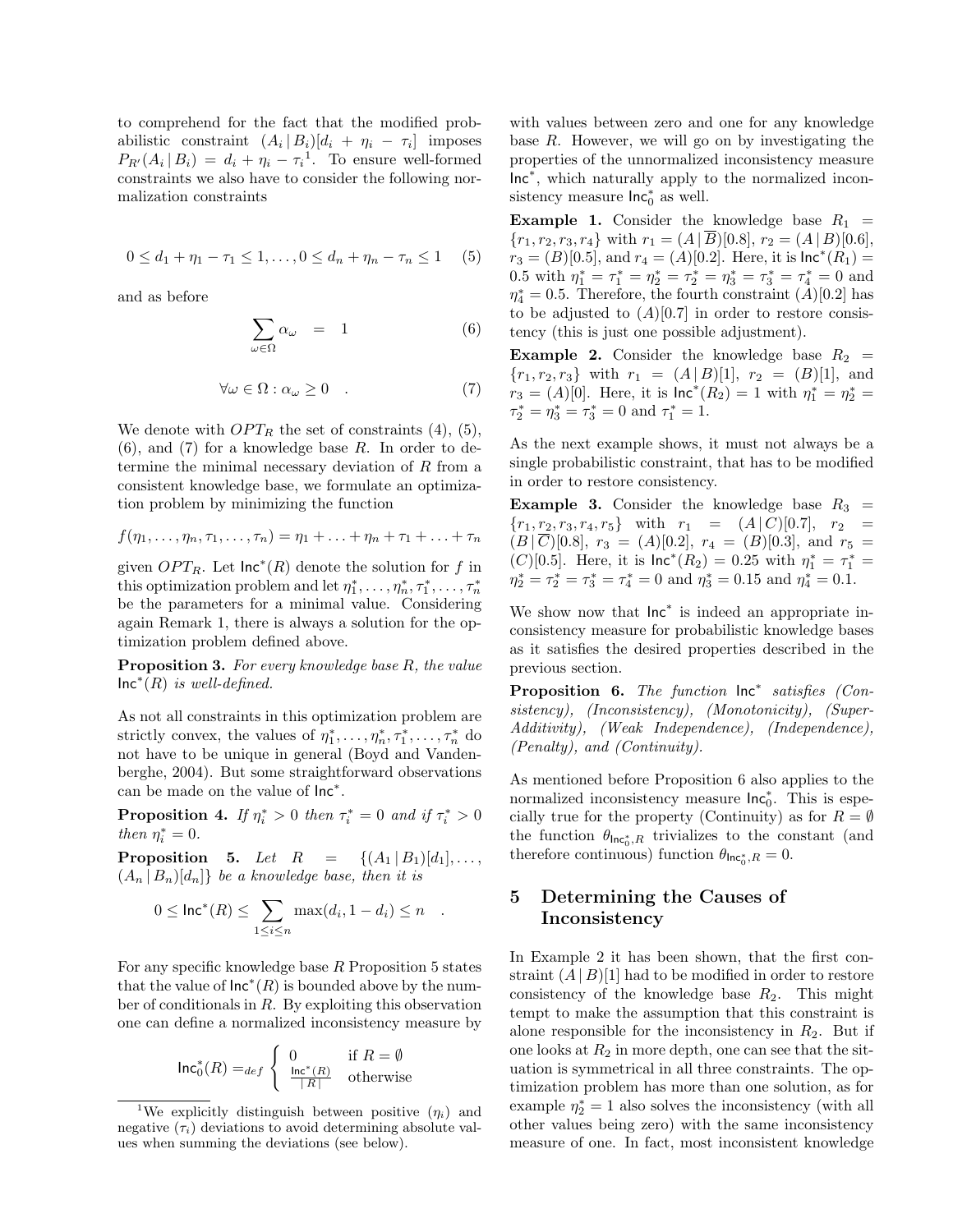bases feature this behavior, as for the optimization problem it is best to alter as less values of the probabilistic constraints as possible. Usually, one is not only interested in determining a simple value of inconsistency, but to determine the causes of the inconsistency and ultimately to restore consistency. In Example 2 all three constraints are equally responsible for producing the inconsistency in  $R_2$ . In order to achieve a more in-depth analysis of the inconsistency in probabilistic knowledge bases in general, we apply the same technique as in (Hunter and Konieczny, 2006), where the Shapley value (Shapley, 1953) is used to determine the causes of inconsistency in propositional knowledge bases.

We go one by giving a short overview over coalition game theory and the role of the Shapley value in it, followed by the definition of the Shapley inconsistency measure on probabilistic knowledge bases.

### 5.1 Coalition Game Theory

Coalition game theory is concerned with games, where players can form coalitions in order to maximize their own payoff of the game. Let  $\mathfrak P$  denote the power set.

Definition 3 (Coalition Game). A coalition game  $(N, v)$  is composed of a set of players  $N \subseteq \mathbb{N}$  and a function  $v : \mathfrak{P}(N) \to \mathbb{R}$  with  $v(\emptyset) = 0$  and  $v(S \cup T) \geq$  $v(S) + v(T)$  for  $S, T \subseteq N$  with  $S \cap T = \emptyset$ .

For every possible coalition  $C \subseteq N$  of players in the game, the value  $v(C)$  determines the payoff this coalition gets. As this payoff must be distributed on the members of C, every player has to evaluate for his own, which coalition to form in order to maximize his own expected payoff. Not every player has to expect the same payoff for himself, as players may be more or less important for the forming of coalitions.

Example 4 (taken from (Hunter and Konieczny, 2006)). Let  $N = \{1, 2, 3\}$  and the function  $v : \mathfrak{P}(N) \rightarrow$ R be defined as

$$
v({1}) = 1 \t v({2}) = 0 \t v({3}) = 1
$$
  

$$
v({1, 2}) = 10 \t v({2, 3}) = 11 \t v({1, 3}) = 4
$$
  

$$
v({1, 2, 3}) = 12
$$

In this game, not every player should expect the same payoff, as for instance it is more advantageous for player 1 to form a coalition with player 2 rather than with player 3 alone.

A solution to a coalition game  $(N, v)$  consists of an assignment  $S_i(v)$  of payoffs to each player  $i \in N$ , that is fair in the sense that every player gets as much payoff as his contribution in the grand coalition  $N$  weighs. Some formal desirable properties of a solution are as follows.

(Efficiency)  $\sum_{i \in N} S_i(v) = v(N)$ 

- (Symmetry) For all  $i, j \in N$ , if  $v(C \cup \{i\}) = v(C \cup$  ${j}$  for all  $C \subseteq N \setminus \{i, j\}$  then  $S_i(v) = S_j(v)$
- (Dummy) If for  $i \in N$  it is  $v(C) = v(C \cup \{i\})$  for all  $C \subseteq N$  then it is  $S_i(v) = 0$

(Additivity)  $S_i(v + w) = S_i(v) + S_i(w)$ 

A solution should comprehend for the fact, that the value to be distributed among the players is the maximal value that can be achieved (Efficiency). If two players are indistinguishable by their contributions to the coalitions, they deserve the same payoff (Symmetry); if a player does not contribute to any coalition at all, his payoff should be zero (Dummy). (Additivity) describes the desired behavior of a solution if two coalition games are combined.

It can be shown (Shapley, 1953), that the Shapley value defined as follows is the only solution for a coalition game that satisfies (Efficiency), (Symmetry), (Dummy), and (Additivity).

**Definition 4** (Shapley Value). Let  $(N, v)$  be a coalition game. The *Shapley Value*  $S_i(v)$  for a player  $i \in N$ is defined as

$$
S_i(v) = \sum_{C \subseteq N} \frac{(|C| - 1)! (|N| - |C|)!}{|N|!} (v(C) - v(C \setminus \{r\})
$$

Example 5 ((Hunter and Konieczny, 2006)). The Shapley values for the players 1, 2, 3 from Example 4 are

$$
S_1(v) \approx 2.83
$$
  
\n
$$
S_2(v) \approx 5.83
$$
  
\n
$$
S_3(v) \approx 3.3
$$

#### 5.2 Shapley Inconsistency Measure

We now define in accordance to (Hunter and Konieczny, 2006) a Shapley function using an inconsistency measure Inc, thus being enabled to further investigate the causes of inconsistency.

Definition 5 (Probabilistic Shapley Inconsistency Measure). Let K be a knowledge base,  $r \in K$  a probabilistic constraint, and Inc an inconsistency measure. We define the *probabilistic Shapley inconsisteny mea*sure  $S_{\text{Inc}}^K(r)$  of r in K as

$$
S_{\text{Inc}}^K(r) = \sum_{C \subseteq K} \frac{(|C| - 1)!(n - |C|)!}{n!} (\text{Inc}(C) - \text{Inc}(C \setminus \{r\})
$$

Using the probabilistic Shapley inconsistency value we can obtain more specific information about how the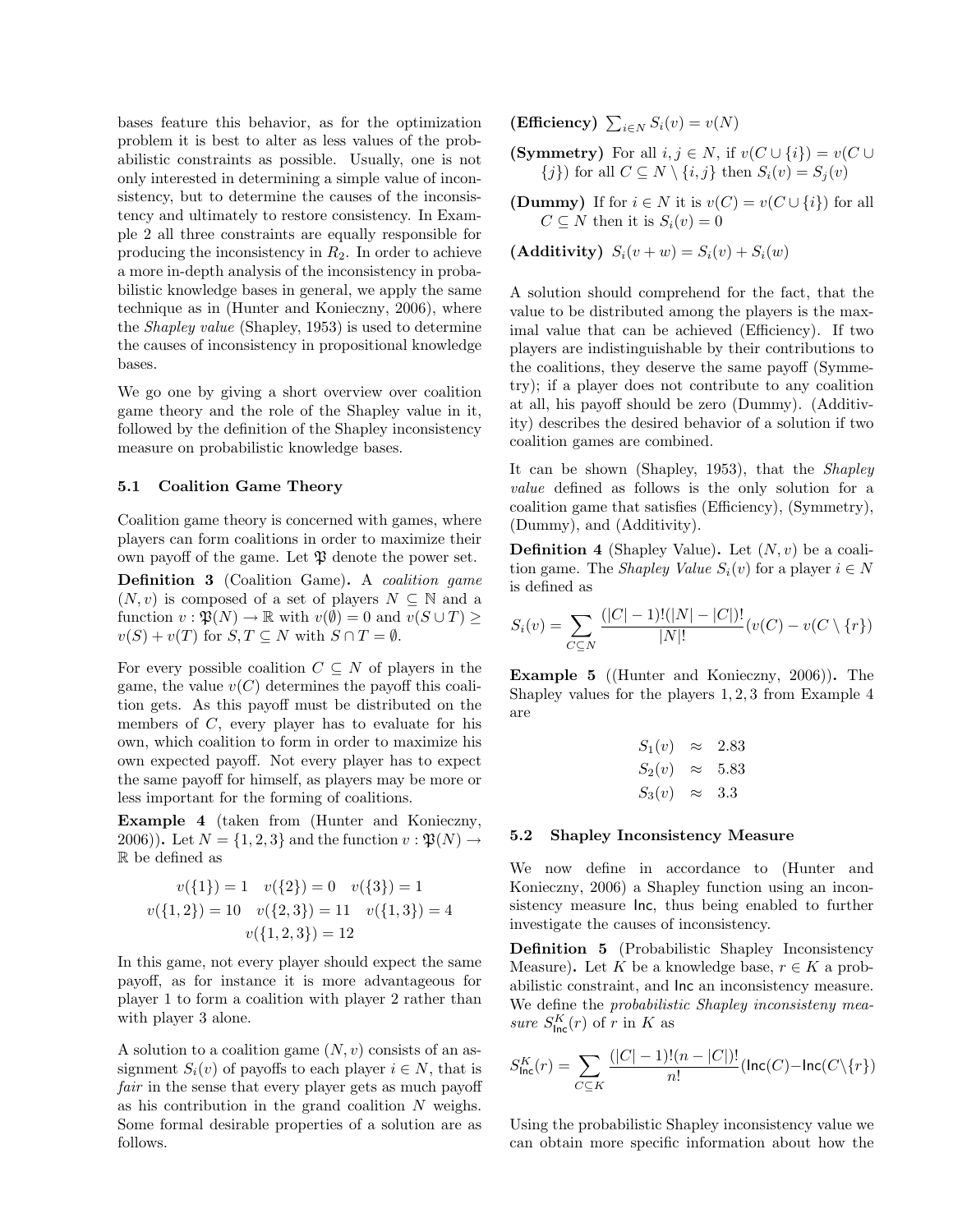inconsistency is distributed on the probabilistic constraints of a knowledge base. In the following we use the inconsistency measure Inc<sup>∗</sup> developed in the previous section for the application of the Shapley inconsistency measure.

**Example 6.** Consider again the knowledge base  $R_1 =$  ${r_1, r_2, r_3, r_4}$  with  $r_1 = (A \, \overline{B})[0.8], r_2 = (A \, B)[0.6],$  $r_3 = (B)[0.5]$ , and  $r_4 = (A)[0.2]$  from Example 1 with  $\textsf{Inc}^*(R_1) = 0.5$ . There it is  $S^{R_1}_{\textsf{Inc}^*}(r_1) \approx 0.15$ ,  $S^{R_1}_{\text{Inc}^*}(r_2) \approx 0.117, S^{R_1}_{\text{Inc}^*}(r_3) \approx 0.05, \text{ and } S^{R_1}_{\text{Inc}^*}(r_4) \approx$ 0.183. The distribution of the Shapley values indicates that the constraint  $r_4 = (A)[0.2]$  is mostly responsible for the inconsistency in  $R_1$  and  $r_3 = (B)[0.5]$  is less responsible. This can be justified as both rules  $r_1$  and  $r_2$  describe an influence of B on A and – assuming that the knowledge base describes causal rather that diagnostic information – thus state that  $B$  is more entrenched or more basic than  $A$ . Thus, rule  $r_4$  that gives a probability of A not conditioned on anything else, is most dangerous for consistency.

**Example 7.** Consider again the knowledge base  $R_2$  =  ${r_1, r_2, r_3}$  with  $r_1 = (A | B) [1], r_2 = (B) [1],$  and  $r_3 = (A)[0]$  from Example 2 with  $\mathsf{Inc}^*(R_2) = 1$ . There it is  $S^{R_2}_{\text{Inc}^*}(r_1) \approx 0.33$ ,  $S^{R_2}_{\text{Inc}^*}(r_2) \approx 0.33$ , and  $S^{R_2}_{\text{Inc}^*}(r_3) \approx 0.33$ . Here it is clear, that all three probabilistic constraints are equally responsible for the inconsistency in  $R_2$ . This reflects the intuition described above.

Example 8. Consider again the knowledge base  $R_3 = \{r_1, r_2, r_3, r_4, r_5\}$  with  $r_1 = (A \, | \, C) [0.7], r_2 =$  $(B | \overline{C})[0.8], r_3 = (A)[0.2], r_4 = (B)[0.3],$  and  $r_5 =$  $(C)[0.5]$  from Example 3 with  $\textsf{Inc}^*(R_3) = 0.25$ . There it is  $S^{R_3}_{\text{Inc}^*}(r_1) \approx 0.062$ ,  $S^{R_3}_{\text{Inc}^*}(r_2) \approx 0.045$ ,  $S^{R_3}_{\text{Inc}^*}(r_3) \approx$ 0.062,  $S^{R_3}_{\text{Inc}*}(r_4) \approx 0.045$ , and  $S^{R_3}_{\text{Inc}*}(r_5) \approx 0.036$ .

The probabilistic Shapley inconsistency measure satisfies the same properties as the Shapley value due to its direct application on an inconsistency measure.

Proposition 7. If  $\ln$  is an inconsistency measure that satisfies (Consistency) and (Super-Additivity), then the probabilistic Shapley inconsistency measure  $S<sub>lnc</sub> satisfies$ 

(Efficiency)  $\sum_{r \in R} S^{R}_{\text{Inc}}(r) = \text{Inc}(R)$ 

- (Symmetry) For all  $r, r' \in R$ , if  $\text{Inc}(R' \cup \{r\})$  =  $v(R' \cup \{r'\})$  for all  $R' \subseteq R \setminus \{r,r'\}$  then  $S^R_{\text{Inc}}(r) =$  $S<sub>Inc</sub>(r')$
- (Dummy) If for  $r \in R$  it is  $v(R') = v(R' \cup \{r\})$  for all  $R' \subseteq R$  then it is  $S^R_{\text{Inc}}(r) = 0$

The property (Additivity) was neglected as it does not make sense in the given application area of probabilistic inconsistency measurement. From Proposition 7 it follows directly

Corollary 1. The probabilistic Shapley inconsistency measure  $S_{\text{Inc}}$ <sup>\*</sup> satisfies (Efficiency), (Symmetry), and (Dummy).

Using the inconsistency measure  $Inc^*$  and the Shapley inconsistency measure  $S^R_{\mathsf{Inc}^*}$  the knowledge engineer can support his efforts to restore consistency in a probabilistic knowledge base  $R$ . The solutions of the optimization problem  $OPT_R$  describe the minimal adjustments to be made in order to restore consistency. By considering the Shapley inconsistency measures  $S_{\text{Inc}}^R$ . for the constraints in  $R$  one can select the most appropriate solution and modify the knowledge base accordingly. We will formalize this approach of restoring consistency using inconsistency measures in an upcoming paper.

### 6 Summary and Discussion

We developed an inconsistency measure on conditional probabilistic knowledge bases and showed that this measure satisfies several desirable properties. We went on by using this measure and the well-known Shapley value to define a more sophisticated measure that gives the knowledge engineer the means to restore consistency of a knowledge base by identifying the causes for the inconsistency. Due to its heritage from the Shapley value the Shapley inconsistency measure satisfies several nice properties.

The examples in this paper were computed by a prototypical implementation of the function  $\ln c^*$  and  $S_{\ln c^*}^R$ in Java which uses the free optimization software OpenOpt<sup>2</sup> to solve the optimization problems of type  $OPT_R$ .

The inconsistency measure described here and inconsistency measures in general are useful when dealing with data from heterogenous sources as in information fusion or belief revision (Bloch and Hunter, 2001; Alchourrón et al., 1985; Kern-Isberner and Rödder, 2003). They can point at discrepancies in the data representation and give hints on possible fixes within the model. Many expert systems in highly-crucial application areas like medical diagnosis or fraud detection demand to draw consistent conclusions but need to use distorted and ambiguous information at the same time. Actually, we are currently investigating the possibilities of applying information engineering techniques as the described inconsistency measure and information fusion in the field of fraud detection in the annual audit relating to commercial law. For future work we also plan to extend and apply the work reported here on relational probabilistic knowledge bases.

 $^{2}$ http://openopt.org/